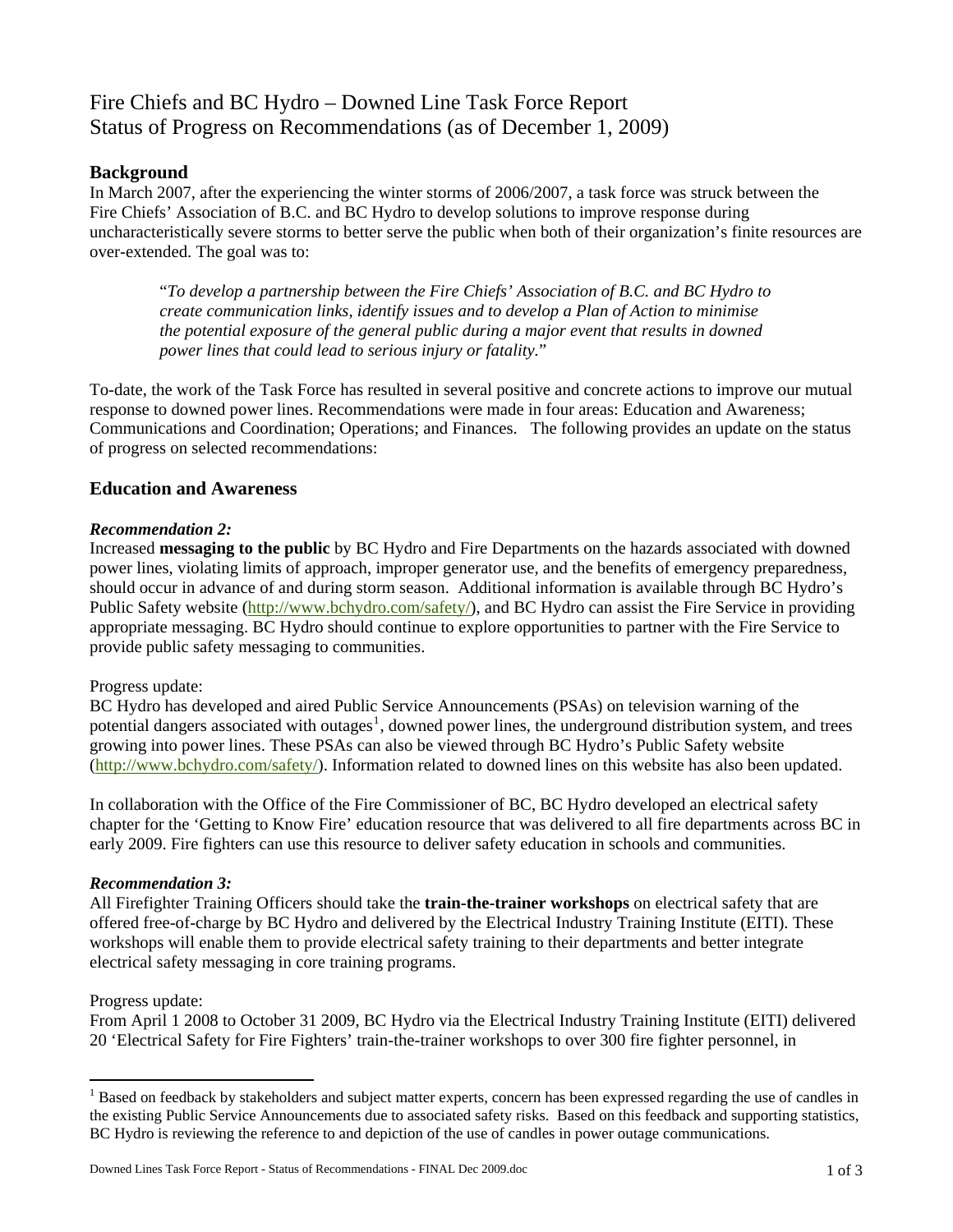collaboration with the BC Fire Training Officers' Association and BC Transmission Corporation. Additional workshops are being delivered from November 1 2009 to March 31 2010. The enhanced electrical safety materials will be delivered by Fire Training Officers to fire fighters as part of their core safety training. After April 1, 2010, four workshops will be run each year (one per quarter).

# **Communications and Coordination**

#### *Recommendation 5:*

BC Hydro should continue to improve the **call handling capacity** (including automatic call handling) of the POWERON call system.

### Progress update:

BC Hydro has implemented several solutions including: providing customers with a call queue wait time; providing customers with a system to allow them to report simple outages within the IVR system as opposed to speaking with an Agent; and overflowing calls to an 'Estimated Time of Restoration' updating subscription service. All of these solutions assist in diversifying when a customer calls, as well as moving any high volume of calls through BC Hydro's call handling processes faster.

Also, BC Hydro has provided pre-approved statements to its Customer Care Operations that can be added to ad hoc 'enroute' telephone messaging regarding when to call 911. This will prevent re-occurrence of the scenario wherein Customer Care message implies that all customers should call 911 when in fact they should hold on the line for a BC Hydro representative.

#### *Recommendation 6:*

BC Hydro should develop and implement a web-based **electronic interface** for communication of non-critical information (i.e. status reports) accessible by First Responders Dispatchers (Primary Service Answering Points (PSAPs) and Secondary Service Answering Points (SSAPs).

### Progress update:

BC Hydro has developed, piloted and put into operation an electronic interface (the 'BC Hydro – Emergency Services web portal') between the BC Hydro Restoration Centre and Emergency Services Dispatch in order to free up wait time on the dedicated Fire and Police line. The web portal allows Emergency Services to electronically feed information directly into BC Hydro's POWERON system, and it allows the users to view BC Hydro's progress in resolving problems. The web portal was reviewed and tested by both the North and Central Vancouver Island Emergency Services and by Surrey Fire Services, and is currently in use by these same groups. Also, it has been introduced to the Association of 911 Agencies of BC.

### *Recommendation 7:*

BC Hydro should create an additional **'life or death only' phone line** to call in the event that the existing dedicated first responder line is overloaded. Discretion should be applied in use of the high-priority phone lines to avoid overloading. Use of faxes to share relevant information with the BC Hydro Restoration Centre is also encouraged.

#### Progress update:

BC Hydro has added an additional "life or death" line for Emergency Services to call in the event that there is a delay in answering or busy signal with the priority fire and police lines. A satellite phone was purchased to increase the diversity of the 'life or death' line. The line was put in place in the summer of 2008 and has been communicated to Emergency Services Agencies.